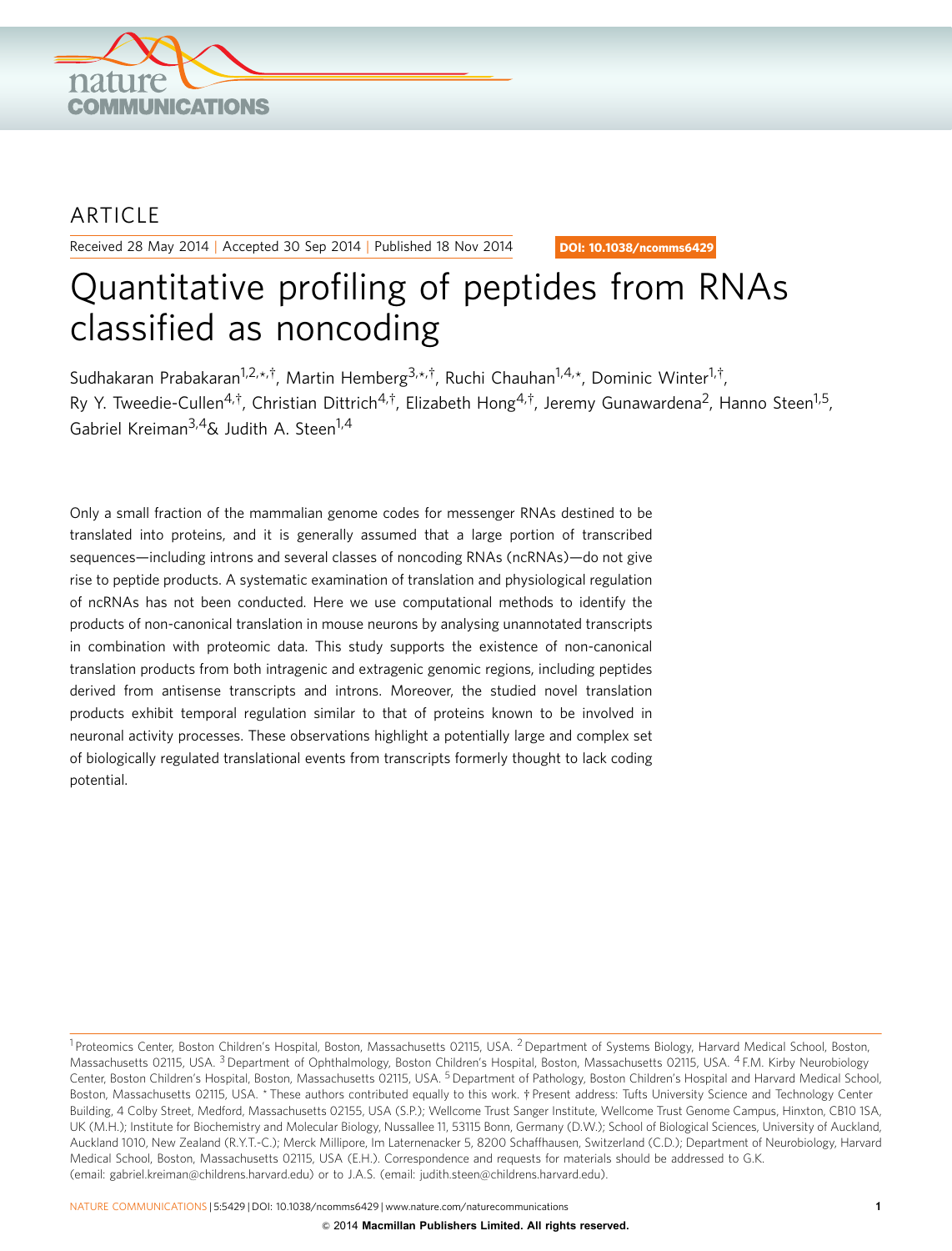ecent genome-wide transcriptome studies have shown that<br>tens of thousands of loci outside of the defined protein-<br>coding regions are transcribed<sup>1–3</sup>. The resulting transcripts<br>include a plethora of species such as 5<sup>7</sup> le tens of thousands of loci outside of the defined proteininclude a plethora of species such as  $5'$  leader sequences and  $3'$ end regions, introns, micro RNAs  $(miRNAs)^4$  $(miRNAs)^4$ , enhancer RNAs<sup>5</sup>, small nuclear RNAs<sup>6</sup>, antisense transcripts<sup> $7-9$ </sup> and various other short and long  $RNAs<sup>10</sup>$ . The identification of these transcripts implies a complexity previously unappreciated and has led to the emergence of significant efforts investigating the roles of RNA species traditionally referred to as noncoding sequences $^{11,12}$ . In parallel to the identification of transcribed regions throughout the genome, proteomic studies have shown that a fraction of the 'high-quality spectra' from mass spectrometry (MS)-based experiments do not match annotated proteins $^{13}$ . This led us to hypothesize that some of these unmatched spectra could represent uncharacterized translation events derived from transcribed regions outside coding genes. Consistent with this hypothesis, recent studies have shown that noncoding transcripts are associated with ribosome<sup>14</sup> and that some noncoding transcripts lead to translation of short open-reading frames $15$ .

Here we report the results of a systematic study that we undertook to investigate and evaluate the existence of noncanonical translation products and their biological regulation under physiological conditions combining RNA-seq and quantitative MS approaches. The results of this study not only indicate the presence of a large number of previously undetected protein translational products but they also show that they are temporally regulated, suggesting more complex regulatory biochemical mechanisms that have not been previously observed.

### Results

Workflow and analysis of RNA-seq data. To systematically investigate the existence of non-canonical translation products and their biological regulation under physiological conditions, we introduced and validated new computational algorithms to compare the transcriptome and the proteome from the same experimental context (Supplementary Fig. 1). These algorithms were developed to identify transcripts and corresponding translation products from transcriptome data derived from sequencing total RNA (RNA-sequencing (RNA-seq)), including polyA and non-polyA species, and MS peptide sequencing data. The algorithms were applied to data collected from an experiment in which mouse cortical neurons were depolarized by potassium chloride (KCl) to induce activity-dependent expression changes (see Methods). Total RNA-seq transcriptome data after rRNA depletion<sup>[5](#page-8-0)</sup> and quantitative MS proteomic data were collected at multiple time points [\(Fig. 1a](#page-2-0)). To identify transcribed regions from the total RNA data, a de novo transcript-calling algorithm was used<sup>16</sup>. This algorithm is well suited to discover unannotated translation products, since it identifies unspliced transcripts, has no sequence biases and is specifically designed to detect lowly expressed regions of the genome. The algorithm identified 26,169 transcribed regions, 12,108 of which overlapped with annotated protein-coding genes (RefSeq, mm9). Here, regions corresponding to unspliced transcripts from total RNA data are searched; thus, our study has the potential to detect a wider range of non-canonical protein products and differs from previous work that was confined to either spliced transcripts<sup>[15](#page-8-0)</sup> or transcripts attached to ribosomes $^{17}$  $^{17}$  $^{17}$ .

Identification of novel non-canonical translational products.

A multiplexed quantitative MS proteomic data set comprising three biological replicates with three technical replicates each, with a temporal profile similar to that of the transcriptomic data was acquired and that yielded 1,131,393 MS spectra. We used an

iterative procedure to investigate these peptide fragmentation spectra. The rationale for this iterative strategy was to reduce the random matching spectra derived from annotated peptides to non-canonical sequences, thereby increasing the chances of identifying true spectral matches for non-canonical transcripts. First, the spectra were searched with Mascot (v2.3) against an annotated mouse protein database (Uniprot February 2012, canonical and isoform sequences) to identify matches to annotated peptides; 226,471 (20%) of the spectra matched annotated sequences. These matched spectra (peptide spectral matches, PSMs) corresponded to 15,516 unique peptides and were grouped into 3,284 proteins using a 1% false-discovery rate (FDR) cut-off and a minimum of two peptides per protein ([Fig. 1b](#page-2-0)). Since the focus in this study was to investigate non-canonical translational events, the spectra matching the annotated proteome were then excluded before searching against the custom transcriptome database.

While unmatched good-quality spectra may be derived from peptides that are post-translationally modified and are not accounted for in the initial searches against the canonical mouse protein sequence database, we asked whether some of the unmatched good-quality spectra could constitute translation products from transcripts classified as noncoding RNAs (ncRNAs). To investigate this possibility, the remaining unmatched spectra were searched against a custom database, which was generated by translating the transcribed regions from total RNA-sequence data. This custom database contained transcripts derived from total RNA, including unspliced RNAs and also annotated genes. Each transcript was searched in all six reading frames using Mascot. A 1% FDR was used to select for high-confidence PSMs, resulting in 7,722 PSMs ([Fig. 1b](#page-2-0); of which 54% were non-redundant). To further restrict subsequent analyses to high-quality matches, only the 1,584 matches with a Mascot expectation value  $< 0.05$  were chosen for further analysis. The expectation value is equivalent to the E-value in a BLAST search and thus gives each PSM a probability estimate for being a random match. These parameters provide confidence that these hits represent true positives, even though in some cases only a single instance of a peptide is detected<sup>18</sup>. The set of 1,584 PSMs comprised 250 distinct peptides that mapped uniquely to regions of the mouse genome considered noncoding (Supplementary Table 1). Seven pairs of peptides (Supplementary Table 2) matched two different ncRNAs that differed only by an isobaric I/L amino acid; although the unambiguous identification of the source of these peptides is not possible, it is clear that these peptides sequences are not found in the canonical mouse protein sequences. Given that RNA sequence information was obtained for both I- and L-containing peptides, it is possible that both the I- and the L-containing peptides are present; therefore, all 14 peptides were included for further analysis. Interestingly, both annotated and novel peptides were found for some proteins. For example, the initial database search against the annotated Uniprot database resulted in the identification of nine annotated, unique peptides for Centg2 (Agap1, Supplementary Fig. 2) (17% protein sequence coverage), whereas the database search against the custom transcriptome database resulted in the identification of two novel peptides from the first intron of Centg2 (Agap1, Supplementary Fig. 2). The 250 high-confidence peptides that were aligned to experimentally defined transcripts are referred to as novel peptides throughout the manuscript ([Fig. 1b](#page-2-0)).

Evaluation and validation of novel peptides. In addition to the high stringency cut-offs used to select peptides, several experiments were performed to evaluate the novelty of the peptides and the validity of the PSMs. First, each of the 250 novel peptide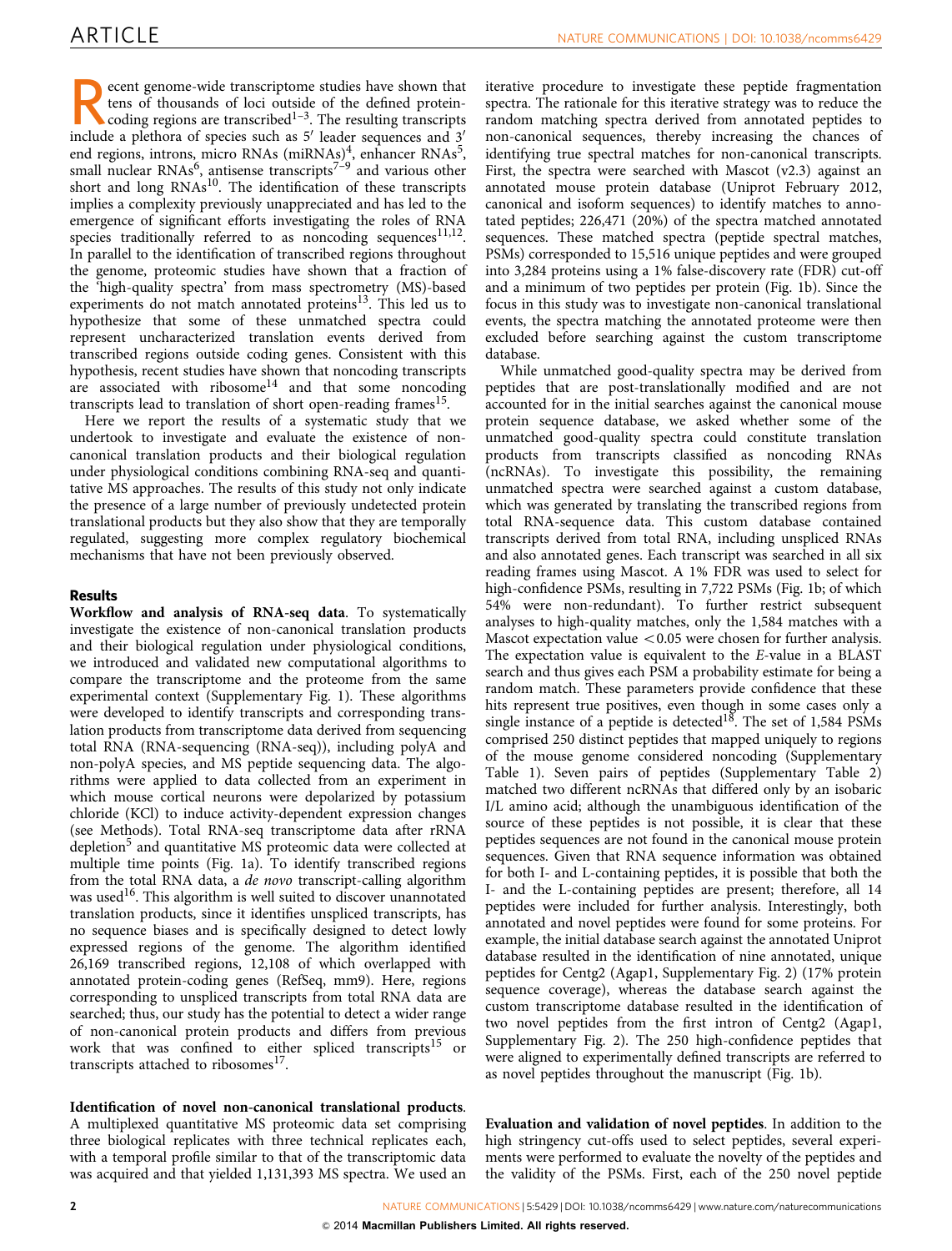<span id="page-2-0"></span>

Figure 1 | Overview of the experimental procedure and peptide identification. (a) Workflow of the KCI depolarization experiment illustrating the collection of total RNA and protein from mouse cortical neurons. Protein samples from multiple time points after depolarization were digested, labelled with isobaric tags and analysed by quantitative proteomic analyses (LC-MS). (b) The resulting spectra were subjected to the database search procedure for filtering and matching peptide spectra. Twenty percent of the spectra matched to the known mouse proteome (Uniprot 12 December 2011, incl. canonical and isoform sequences). The remaining 904,922 spectra were searched against the custom RNA-Seq transcriptome database in six frames and the resulting matched spectra were filtered using stringent criteria as mentioned in the text and of these 250 novel peptides were selected for further analyses. The custom transcriptome was derived from the same samples described.

sequences was searched in non-redundant protein sequences from mouse using BLASTP and the UCSC genome browser. The results showed that 31 of the peptides corresponded to either pseudogenes or unannotated genes, which had been predicted to be translated, based on computational and transcriptional evidence, but lacked any supporting protein evidence. None of the remaining 214 peptides showed a similarity to the annotated proteome (Supplementary Table 1). Second, each of the 250 novel peptide sequences was searched against both the peptide atlas (<http://www.peptideatlas.org>) and NIST-Libraries of Peptide Tandem Mass Spectra [\(http://peptide.nist.gov](http://peptide.nist.gov)) databases. None of these novel peptides were identified in those databases, confirming that the novel peptides had not been reported in publicly available databases. Third, synthetic peptides were used to chemically validate the identity of the novel peptides. Fragmentation patterns of the synthetic peptides were compared with the mouse peptides identified from the primary data set. This is the most stringent method available for validating an identified peptide, as it constitutes a chemically synthesized positive control. The fragmentation patterns of 45 peptides are presented [\(Fig. 2e;](#page-4-0) Supplementary Figs 2B, 3, 5B and 7C). The similarity between the identified and synthetic spectra was evaluated by computing the rank-ordered Spearman correlation coefficient; all the peptides showed strong correlation with a significant P value ( $P < 0.05$ ). In addition, the average number of common fragment ions identified was greater than 90%. Fourth, the 250 novel peptides were compared against published results from a ribosomal footprinting experiment<sup>14</sup>. Of note, the ribosomal profiling data were performed on mouse embryonic stem cells, which have a different expression profile from mouse neurons. Nonetheless, 34 of the novel peptides were observed to be associated with ribosomes, providing independent evidence consistent with non-canonical translation events. These analyses and validation procedures lend support to the current proof of existence of novel peptides from non-canonical translational events.

Molecular characterization of FARP1. Further in-depth molecular characterization of non-canonical translation was carried out for the FARP1 protein. Two unique novel peptides DGIRPSNPQPPQPSTGPASR and HSSLIDDMR, which were in frame with the rest of the protein, were mapped to the FARP1 intron 13 [\(Fig. 2a\)](#page-4-0). The RNA-seq read density across this intron is approximately tenfold higher than that of the other introns and the RNA levels for this intron are comparable to the levels observed for the exons [\(Fig. 2b\)](#page-4-0). In addition, reverse transcription PCR (RT–PCR) from three regions of this intron showed good expression in cortical cells from same experimental set-up ([Fig. 2c\)](#page-4-0). Closer inspection of the FARP1 intron 13 sequence reveals that the first 983 bp do not contain a stop codon within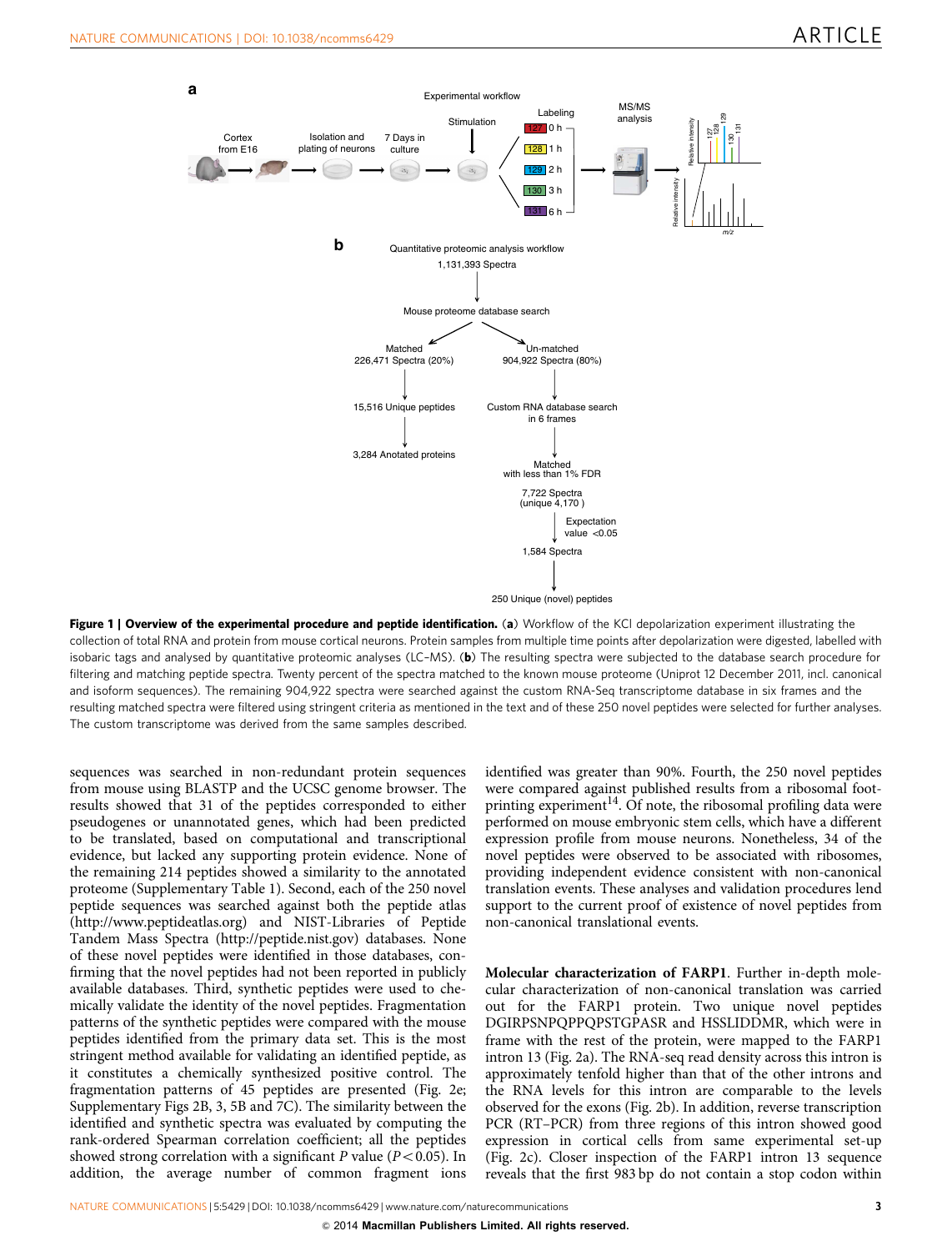the reading frame used by the preceding exon. Thus, we hypothesized that there could be novel isoforms present with  $\sim$  330 additional amino acids. Western blot (WB) validation was performed to investigate FARP1 (F8VPU2) in brain lysates. FARP1 is FERM, Rho-GEF and pleckstrin domain-containing protein with several different splice variants and varying molecular

weights ranging from 51 to 420 kDa [\(Fig. 2d](#page-4-0)). To validate that FARP1 isoforms are present in the protein bands corresponding to the WBs, an immunoprecipitation (IP) from mouse brain tissue followed by MS analysis was performed. Briefly, when the IP of FARP1 is separated by size on an SDS–polyacrylamide gel electrophoresis (PAGE) gel and stained using Coomassie blue,

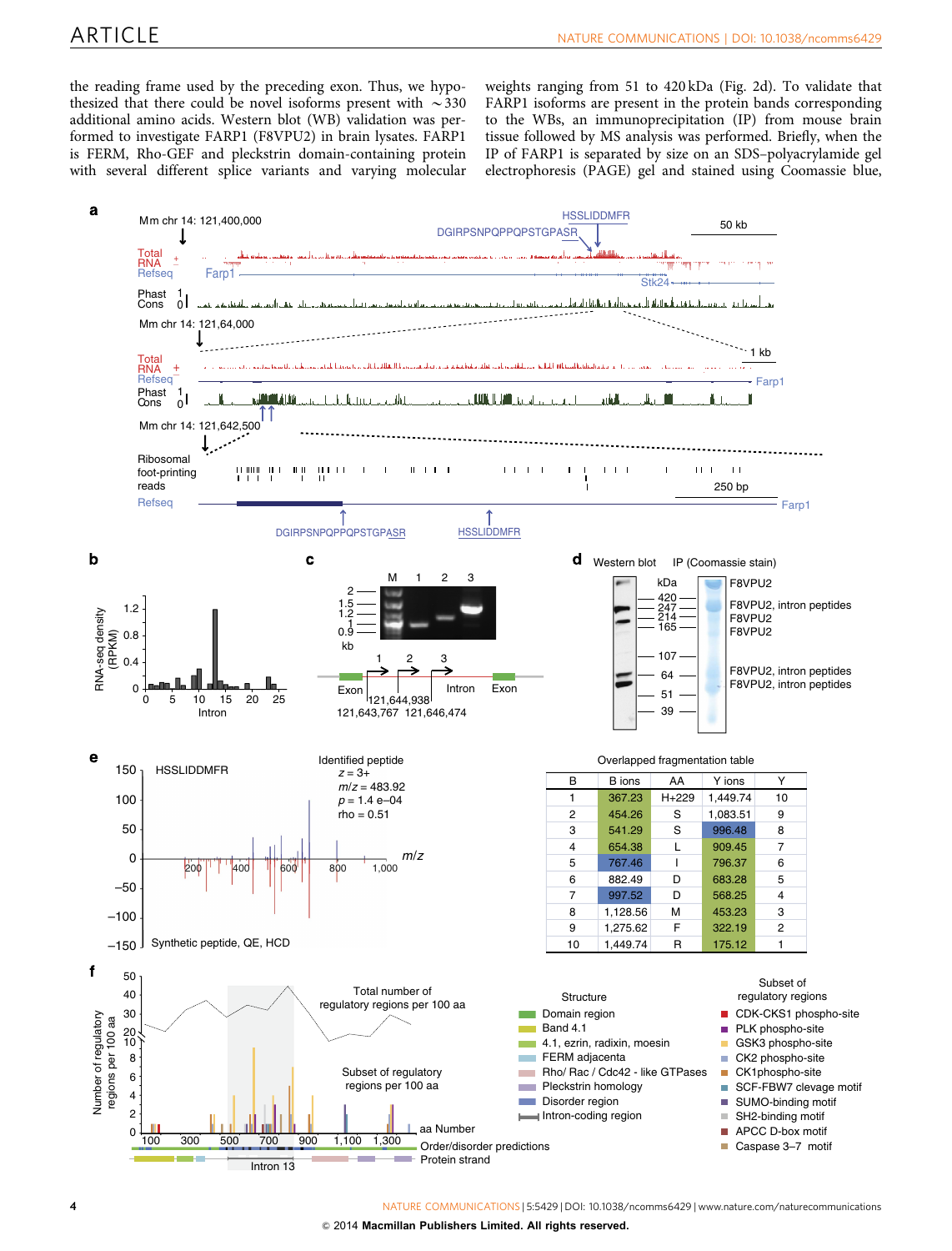<span id="page-4-0"></span>protein bands are observed at molecular weights ranging from 51 to  $>$  420 kDa, as observed from WB results of the whole-cell lysate (Fig. 2d). These bands were excised and analysed by liquid chromatography–tandem mass spectrometry (LC–MS/MS). The resulting data were searched against the Uniprot mouse proteome database appended with the FARP1 (F8VPU2) intron sequence that was identified as a translation product in the global proteomics experiment. The novel peptides from the presumed intron were identified in three of the bands as indicated in Fig. 2d. This extensive validation using IP and MS suggests that the bands observed in the WB do indeed contain various splice variants of FARP1, some of which include the novel intron. Furthermore, the fragmentation pattern of one of the novel peptides identified for FARP1 (Fig. 2e) matches that of its synthetic peptide. Taken together, the transcriptional and translational evidence suggests that this novel intron region is part of a larger unannotated variant of FARP1. The WB validation lends support to the genome-wide strategy for discovering novel non-canonical translation events. To predict the functional consequences of this large novel intron in the FARP1 protein, a disorder prediction analysis (<http://iupred.enzim.hu>) and domain mapping (SMART) were carried out. These analyses predicted a highly disordered region for this novel intron, and domain mapping using ELM (<http://elm.eu.org>) indicated numerous regulatory regions in this novel intron sequence when compared with the whole sequence. Figure 2f illustrates the quantitative estimation of a subset of regulatory regions that is enriched in the novel intron as compared with the entire protein sequence, suggesting that this region is possibly a hotspot for regulation by post-translational modifications. In addition, ribosomal footprinting data and RNA-seq data from HeLa cells provide further support for the expression of this FARP1 intron (Supplementary Fig. 4).

Mapping of novel peptides to genomic regions. The novel peptides were mapped to their genomic origins and compared with existing annotations and the RNA-seq data. These comparisons led to a categorization of the novel peptides into five subgroups ([Fig. 3\)](#page-5-0). Forty-nine of the novel peptides belonged to the set of peptides identified in the BLASTP search or were derived from  $5'$  leader sequences or  $3'$  end regions (group 1). A second group comprised 31 peptides that mapped to annotated pseudogenes (group 2). Ten of the peptides in this group were also identified in the BLASTP search as having computational evidence suggesting protein-coding potential. This result is consistent with previous studies showing that pseudogenes can be translated<sup>[19](#page-9-0)</sup> (Supplementary Fig. 5). A third group (group 3) included 79 peptides that mapped onto introns. These examples may reflect the existence of unannotated exons or intron

inclusion events. One such example is the FARP1 locus discussed above. A particularly intriguing and unexpected group of 66 peptides (group 4) mapped onto the reverse strand from  $(n = 63)$  or near  $(n = 3)$  known exons and introns in protein-coding genes. Three of the peptides were found in the region upstream of the promoter, suggesting that they are derived from upstream antisense  $RNAs^8$  $RNAs^8$  in mouse cortical neurons<sup>16</sup>. One example is Flnb (Supplementary Fig. 6), which shows evidence of a  $\sim$  5-kb-long antisense transcript based on our RNA-seq data as well as RNA-seq data in both the mouse liver and kidney<sup>20</sup>. To validate the expression levels of a subset of identified 'hit' transcripts, total RNA was isolated, tested for its integrity and reverse transcribed (Supplementary Table 3; Supplementary Fig. 7A). Sequence verification confirmed the presence of the targeted antisense transcripts (Supplementary Fig. 7B). One of the novel peptides' antisense to Cox17 (IILMPSLPAR), located on chromosome 16 overlapping but antisense to its second intron, was validated by synthetic peptide validation as discussed above (Supplementary Fig. 7C). All of the novel peptide groups described above were located within or in the vicinity of known protein-coding genes. Finally, a second unexpected set consisted of 25 peptides that mapped onto extragenic regions removed from any known protein-coding gene was found (group 5). Three of these peptides were also found in the ribosomal footprinting data $^{14}$ .

Quantitative analysis of the novel peptides. Having determined the genomic context of the novel peptides, we set out to determine whether they were physiologically regulated in response to enhanced neuronal activity. Neuronal activation induces a gene expression programme involving several hundred genes as well as ncRNAs<sup>[5](#page-8-0)</sup>. In the experimental set-up [\(Fig. 1](#page-2-0)), mouse cortical neurons were stimulated using KCl, and tandem mass tags (TMT) labelling were used to quantify the relative abundance of each peptide at different time points following KCl stimulation. For each TMT channel, the same amount of protein,  $100 \mu$ g, was used, and labelling bias was tested by assessing the median of  $log<sub>2</sub>$ intensities from all the channels (Supplementary Fig. 8). The medians across the channels had a s.d. of 0.16 and a coefficient of variance of 0.02. This suggests that there is no inherent mixing irregularities in the total pool of labelled sample, and the differential peptide abundances observed among time points are true observations and hence could be biologically relevant. In addition, TMT labelling efficiency was evaluated to be 99.5% of all unique and high-confidence peptides, of which 98.3% are fully labelled (labelled on amino-terminal and internal lysine residues) with TMT reporter ions indicating that there is no significant loss

Figure 2 | Identification and validation of two novel peptides at the FARP1 locus. (a) Screenshot from the UCSC genome browser showing total RNA, ribosomal footprints, Refseq gene structure and degree of conservation (Phast Cons). The bottom part is a zoomed in version spanning intron 13. The arrows indicate the position of the two novel peptides. The first peptide (DGIRPSNPQPPQPSTGPASR) spans an exon–intron boundary; the underlined amino acids are located within the intron. The figure also indicates peptides found from ribosomal footprinting studies. (b) Average read density (RPKM) for all FARP1 introns. (c) RT-PCR gel showing RNA expression of three regions within FARP1 intron from depolarized cortical cells. (d) WB analysis of mouse brain lysate showing FARP1 protein bands of different molecular weights. Coomassie stained SDS–PAGE gel showing IP of FARP1 from mouse brain lysate. The bands were analysed using LC-MS/MS and confirmed as FARP1 (F8VPU2) protein along with peptides from intron (the full gel images of c,d are in Supplementary Fig. 11). (e) Chemical validation of one of the novel peptides (HSSLIDDMFR) from FARP1 by comparing its spectra with synthetic peptide spectra as described in Methods. The identified peptide (HSSLIDDMFR) spectra (top) and synthetic peptide spectra (bottom) show a strong match with a spearman correlation coefficient ( $\rho$ ) of 0.51 and a significant P value of 1.4e – 04. The charge state, m/z value, P value and rho value of the peptide are listed. Overlapped fragmentation table indicating the y and b ions that were detected in both 'identified' and 'synthetic' spectra. The green ions were detected in both spectra, blue were detected only in 'identified' spectra. (f) A model showing the domains', disordered regions' and regulatory regions' prediction in FARP1 amino-acid sequence, including the novel coding region of intron 13 by ELM (http://elm.eu.org/). The total number of regulatory regions per 100 amino acids is shown by line graph, out of which the distribution of a subset of functionally important regions per 100 amino acids are indicated by color bars. The number of regulatory regions is enriched in intron 13 coding region.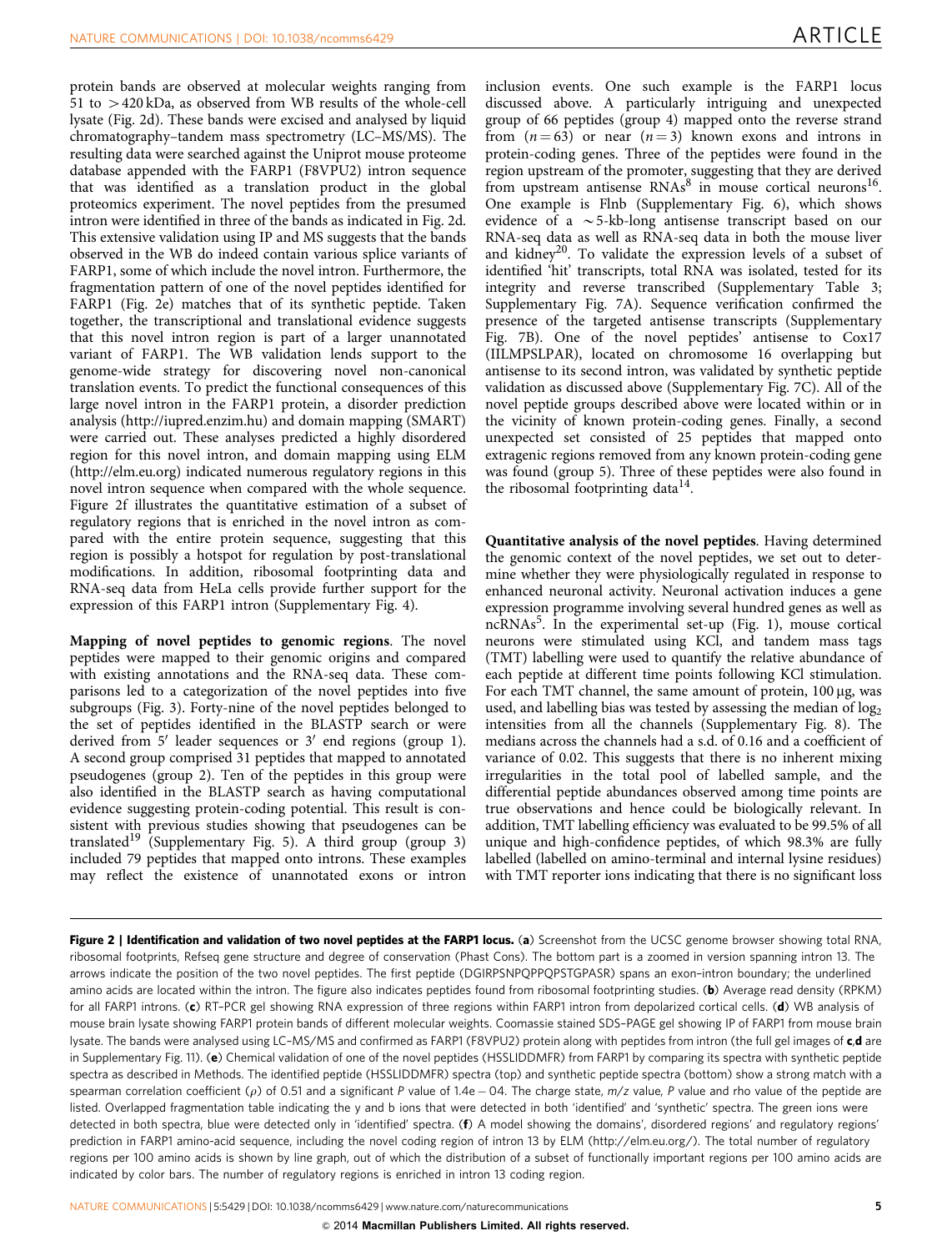<span id="page-5-0"></span>

Figure 3 | Classification of novel peptides based on their genomic location. The top panel depicts the two DNA strands of a canonical protein-coding gene with exons (green boxes), introns (red lines) and the transcribed sequences before the first exon and after the last exon (grey lines, here referred to as 5'UTR and 3'UTR). The 250 novel peptides were divided into five groups based on their location relative to known genes. The peptide location is denoted here by blue boxes. The number of peptides in each group is indicated. In the last group (extragenic), the line is cut to indicate that there is a large distance ( $>10$  kb) from the protein-coding gene. TSS, transcription start site.

of peptides that would affect quantitation. All the above validations highlight our careful and comprehensive assessment of the quantitative changes of the novel peptides and hence indicate that the abundances of the known proteins (Supplementary Fig. 9) and novel peptides [\(Fig. 4](#page-6-0)) are modulated by KCl depolarization.

To identify patterns of co-regulation between the known proteins and novel peptides, the known protein abundance changes along with the novel peptide abundance changes were clustered together in an unbiased way using GProX (version 1.1.12) software. Results of the clustering analysis indicate that eight clusters identify discerning patterns of co-regulation of known proteins and novel peptides ([Fig. 4b](#page-6-0)). The number of novel peptides in each of the clusters is listed in [Fig. 4b.](#page-6-0) Extrapolating from this data and from our own previous analyses<sup>21,22</sup>, it can be predicted that these novel peptides are co-regulated in similar manner as the known proteins in each of the clusters. Some of the known proteins include CamKIId, Gria1 and Shank2, which are known to be temporally regulated with KCl stimulation in neurons.

### **Discussion**

Using a custom unprocessed transcriptome database from the same experimental context as reported here for the unbiased examination of the proteome is a robust means to identify the existence of peptides derived from regions classified as noncoding throughout the genome. Although it is possible that some of these non-canonical peptides are the result of biological noise, this interpretation would require 'errors' at multiple levels, including transcriptional sloppiness by RNA polymerase, followed by the stable survival of non-polyA transcripts, export of these species into the cytoplasm, recognition by the ribosomal machinery and translation. The consistency of the findings, which are derived from pooling large numbers of cells, together with the validation,

cast doubt on an interpretation purely based on biological noise. Instead, the discovery of non-canonical translation products and the validation of 250 novel peptides are consistent with several different lines of evidence, including ribosomal profiling studies<sup>14</sup>, characterization of short open-reading frames<sup>19,23-25</sup> and studies examining translation of pseudogenes<sup>26</sup>, which have pointed to a more extensive proteome than what is described by current databases. Most MS analyses, including the one presented here, are not saturating, and the number of detected protein products is much lower than the number of mRNAs detected by RNA-seq. Our RNA-seq data identified  $\sim$  12,000 transcripts corresponding to canonical protein sequences, the proteomics data gave evidence for  $\sim$  25% of the canonical transcripts. Extrapolating from this observation, it can be estimated that at least four times as many novel peptides are yet to be discovered under the current experimental conditions. Furthermore, it can be speculated that examining other tissues and biological conditions will uncover an even richer set of non-canonical translational events.

The biological function, if any, of the novel peptides described here is not known. Several studies have suggested that evolutionarily conserved regions are more likely to be functionally important. Sequence conservation for the 250 novel peptides was investigated in 28 vertebrate species using the MultiZ alignment<sup>27</sup>. The results show that there are 30 peptides with significant evidence of purifying selection (Supplementary Table 1) and that the translated sequences found in many species are more likely to show evidence of purifying selection (Supplementary Fig. 10), consistent with studies of protogenes in yeast<sup>28</sup>. The observation that peptides derived from noncanonical translational events show dynamic regulatory patterns under physiological conditions similar to those characterized for well-established proteins further suggests the possibility that these peptides may also play functional roles. Future examination of other tissues and conditions combined with functional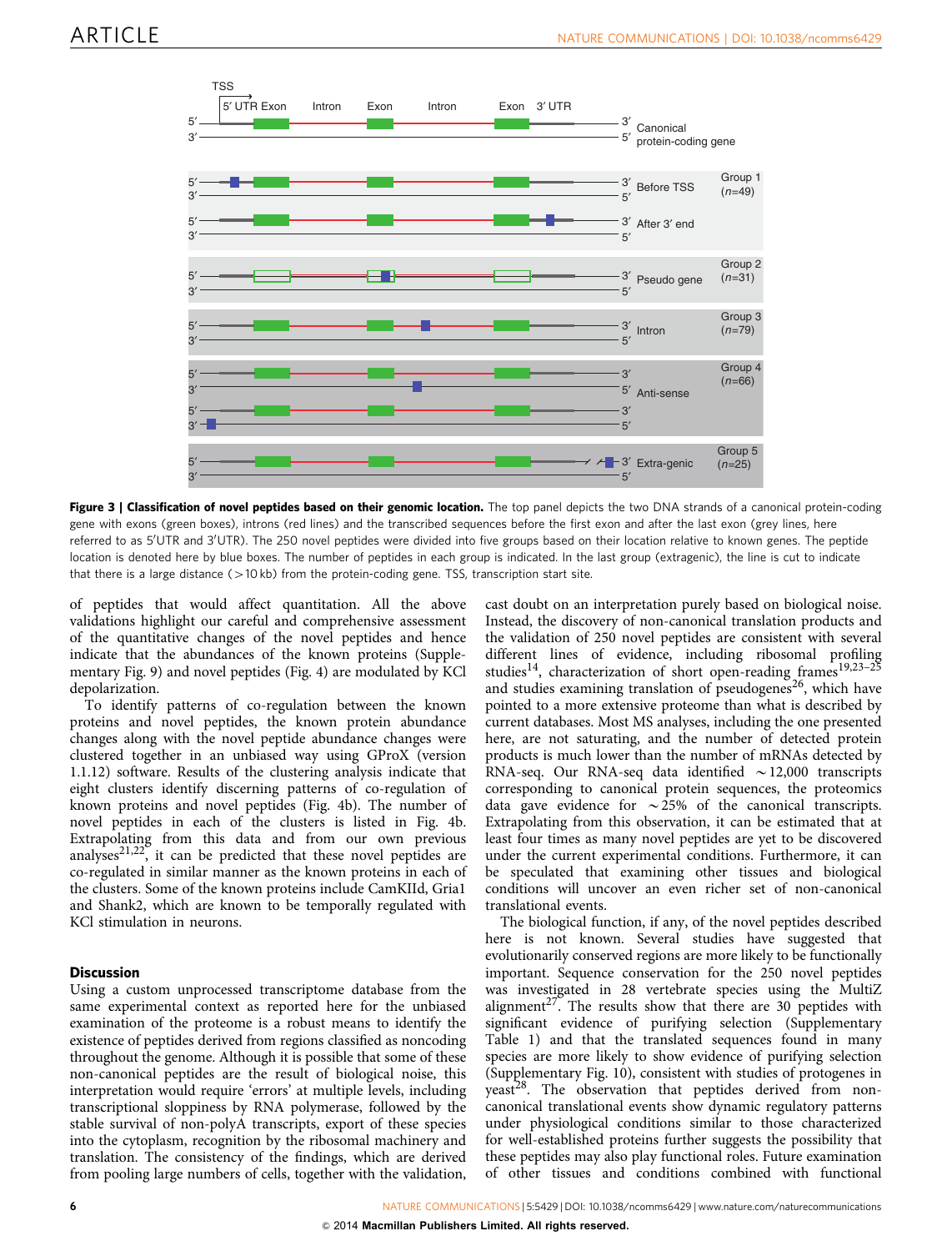<span id="page-6-0"></span>

Figure 4 | Quantitative regulation of novel peptides. (a) Hierarchical clustering of the relative abundance temporal profiles for novel peptides (250 peptides). Each row represents one peptide. The four columns indicate abundance at 1, 2, 3 and 6 h post KCl stimulation. The colours represent up- or downregulation with respect to the 0 h time point (see colour map on left, a.u.). The clustering reveals several distinct regulatory patterns present both for known and novel peptides. These regulatory patterns are similar to those shown for known proteins in Supplementary Fig. 8. (b) Clusters of both known proteins and novel peptides showing similar temporal regulation post KCl stimulation. The numbers of novel peptides in each cluster are indicated. The membership scale reflects how well the regulation of a protein matches the consensus profile.

studies will shed light on the biological roles of the uncharted proteome.

### **Methods**

Brief overview of the experimental design and MS analysis. Neuronal cultures were grown and depolarized with KCl for 0, 1, 2, 3 and 6 h (three biological repeat experiments were performed independently). Proteins were extracted and digested into peptides from neuronal cell lysates of each time point. Peptides from the five time points in each experiment were labelled with five different isobaric MS labels as follows: TMT-127 for 0 h, TMT-128 for 1 h, TMT-129 for 2 h, TMT-130 for 3 h and TMT-131 for 6 h (TMT-126 was used to label pre-stimulated neurons). After labelling, the peptides were pooled together and separated based on their isoelectric point differences into 24 fractions. Hence, a total of  $24 \times 3 = 72$  fractions were

collected and analysed by MS. Each sample was analysed three times by LC–MS/ MS (at least three technical repeats were performed resulting in 238 MS raw data files), with a few re-analysed. These 238 files were grouped and then searched against mouse database. Unmatched peptides to the mouse database were then exported and searched against the custom RNA-seq database in six frames. After stringent filtering of the results, peptides designated as novel peptides were further validated by computational and biochemical methods including synthetic peptide matching, RT–PCR, WB, IP confirmed by MS and bioinformatics analysis. Each experiment is described in detail below.

Animals. All experimental procedures were performed in compliance with animal protocols approved by the IACUC at Children's Hospital Boston, Boston, MA. We used embryos at age embryonic day (E) 16 from the C57BL6 mouse strain for neuronal cultures.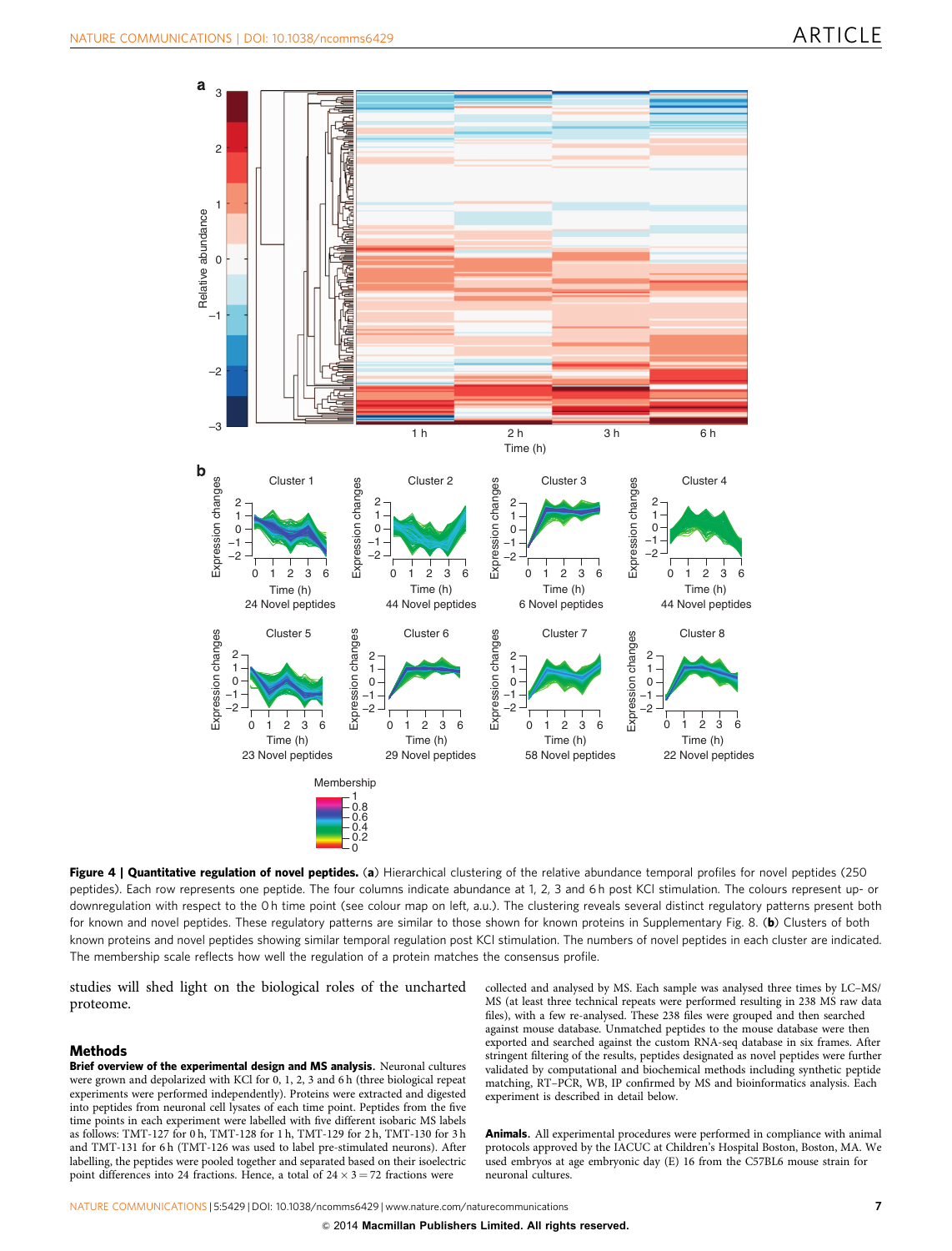Mouse cortical cultures. Cortices of the mice embryos (C57BL/6, Charles River) at stage E16.5 were dissected and dissociated in  $1 \times$  Hank's Balanced Salt Solution (HBSS; 14175-046, Life Technologies), 100 mM MgCl<sub>2</sub>, 10 mM kynurenic acid, 100 mM HEPES, 20 mg ml<sup>-1</sup> trypsin (LS003736, Worthington Biochemicals) and 0.32 mg ml  $^{-1}$  L-cysteine (C7352, Sigma) for 10 min. Trypsin treatment to dissociate cells was terminated with three 2 min washes in  $1 \times$  HBSS with  $10 \,\mathrm{mg\,ml^{-1}}$  trypsin inhibitor (T6522, Sigma). Cells were triturated with a flamenarrowed Pasteur pipette for complete dissociation. Neurons were seeded at an approximate density of  $4 \times 10^7$  on 15 cm dishes. The dishes were pre-coated overnight with 30  $\mu$ g ml  $^{-1}$  poly-ornithine (P8638, Sigma) in water, washed three times with autoclaved water and washed once with Neurobasal Medium (21103049, Life Technologies) before use. Neurons were maintained in 30 ml filtered Neurobasal Medium containing 1 M glucose, B27 supplement (17504-044, Invitrogen), penicillin–streptomycin (50 µg ml $^{-1}$  penicillin, 50 U ml $^{-1}$  streptomycin; P0781, Sigma) and 1 mM glutamine (G6392, Sigma). Neurons were grown in vitro for 7 days. Eight millilitre of the medium was replaced with 10 ml fresh warm medium on the 4th and 6th days.

KCl depolarization of neurons. Neuronal cultures at day 6 were treated overnight with 1  $\mu$ M tetrodotoxin (1078, Tocris) and 100  $\mu$ M  $\text{d}$ ( – )-2-amino-5phosphonopentanoic acid (D-AP5; 0106, Tocris) and cells were collected at 0, 1, 2, 3 or 6 h after incubation with 55 mM KCl in culture media.

TMT labelling and peptide fractionation. Cells were lysed on ice for 10 min using lysis buffer (50 mM Tris–HCl, pH 7.4, 150 mM NaCl, 1% NP-40, 1 mM phenylmethylsulphonyl fluoride) containing protease inhibitors (Roche complete protease inhibitor cocktail tablets) and phosphatase inhibitors (Sigma phosphatase inhibitor cocktails I and II). Cells were passed through a 27G needle multiple times, sonicated briefly and centrifuged for 30 min, 4 °C at 20,000 g to clear the solution. Clear lysates were collected, transferred to new tubes and protein concentrations estimated using a BCA assay kit (23225, Thermo Scientific). Protein precipitation and digestion were carried out as described by Winter et  $al.^{29}$  $al.^{29}$  $al.^{29}$  Briefly, 100 µg of protein was precipitated from each time point using 1 ml of ice-cold chloroform/ methanol. The pellets were re-dissolved in 0.1% Rapigest (186001861, Waters) in 100 mM TEAB (triethyl ammonium bicarbonate; 17902, Sigma) and incubated at 37 °C for 15 min. Trypsin (V5280, Promega) was added to the samples and incubated at 37 °C for 45 min to dissolve the pellet. Samples were reduced with 20 mM dithiothreitol (DTT) for 60 min at 56 °C and alkylated with 1% acrylamide for 45 min at room temperature (RT). Further trypsin was added to a final enzyme to protein ratio of 1:100 and the mixture was incubated at 37 °C overnight. Peptide samples from each time point were acidified using 5 µl trifluoroacetic acid and incubated for 45 min at 37  $^{\circ} \textrm{C}$  to precipitate the RapiGest followed by centrifugation for 30 min at 20,000 g. Clear supernatants were desalted using Oasis HLB cartridges (186006339, Waters). Briefly, the columns were washed twice with 70% acetonitrile (ACN) 0.1% formic acid (FA) and twice with 0.1% FA. The sample pool was passed twice through each individual column, washed four times with 0.1% FA and eluted twice with 30% ACN 0.1% FA, twice with 50% ACN 0.1% FA and twice with 70% ACN 0.1% FA. Individual eluate fractions were pooled and samples dried in a vacuum centrifuge. Dried samples were resuspended in 0.1 M TEAB and peptide concentrations quantified using the BCA assay. For each sample, peptides from different time points after KCl stimulation were labelled with one of the five TMT labels (PI-90064, Thermo Fischer Scientific) for 3 h at RT following the manufacturer's protocol. The samples were combined, partially dried using a vacuum centrifuge and desalted using Oasis HLB cartridges as described above. The dried peptides were resuspended in ampholyte solution (pI 3–10) and fractionated overnight into 24 fractions based on their isoelectric point using an OFFGEL fractionator (Agilent) according to the manufacturer's instructions. The fractions were desalted and analysed using LC–MS/MS.

MS analysis. Peptide samples were loaded directly onto an in-house-packed reverse phase column using  $5 \mu m$ ,  $200 \text{ Å}$  particles (magic C18, Michrom) and PicoTip Emmiters (New Objective) with an autosampler/nanoLC set-up (2D nanoLC, Eksigent) at a flow rate of  $1 \mu$ l min<sup>-1</sup>. After loading, the column was washed for 5 min at 1  $\mu$ l min $^{-1}$  with 99%A (water with 0.2% FA) 1%B (acetonitrile with 0.2% FA) followed by elution with a linear gradient from 1% B to 35% B at  $400$  nl min $^{-1}$  in 60 min. Peptides eluting from the column were ionized in the positive-ion mode and the six most abundant ions were fragmented in the pulsed-Q Dissociation (PQD) mode<sup>[30](#page-9-0)</sup> to allow for the detection of low-mass-range reporter ions. Briefly, the LTQ-Orbitrap was run in positive-ion mode. Full scans were carried out with a scan range of 395 to 1,200 m/z. Normalized collision energy of 35 was used to activate both the reporter ions and parent ions for fragmentation. Scans were carried out with an activation time of 30 ms. The isolation window was set to  $1.0$  m/z.

Testing labelling efficiency. For each of the TMT channels, equal amounts of protein,  $100 \mu$ g, were used. Labelling bias was tested by assessing the log<sub>2</sub> intensities from all the channels (Supplementary Fig. 8). The median across the channels had a s.d. of 0.16 and a coefficient of variance of 0.02, suggesting that there is no inherent mixing irregularities in total pool of labelled sample and the differential

peptide abundances observed among time points are true observations. In addition, TMT labelling efficiency was evaluated to be 99.5% of all unique and highconfidence peptides, of which 98.3% are fully labelled (labelled on N terminal and internal lysine residues) with TMT reporter ions. The labelling efficiency of fully labelled peptides and the median intensities calculated for each channel indicate that there is no quantitative bias that would affect the results reported in the profile data.

MS data analysis. The proprietary Thermo Scientific .raw files (238 in total as explained above) were converted into six .mgf files and MS/MS data was queried against the Uniprot February 2012 (canonical and isoform sequences) protein sequence database, containing common contaminations and concatenated to its decoy version, using Mascot v2.3 (Matrix Science). TMT peptides were searched with enzyme specificity trypsin, two missed cleavage sites, carbamidomethyl (Cys), oxidation (Met), deamidation (N), and Gln to pyro Glu (N-terminal Q) and phosphorylations on S/T/Y and TMT-6plex (N termini and Lys) as variable modifications. Only 226,471 (20%) of the spectra were matched to the mouse database, resulting in 15,516 peptides that were unique. They were grouped into 3,284 proteins with a 1% protein FDR cut-off for proteins and at least two peptides per protein were identified. This corresponded to a Mascot cut-off score of 26.93 and above for each protein.

The remaining 904,922 (80%) unmatched spectra were exported and searched against a custom database generated from RNA-seq data comprising all the transcribed regions<sup>[16](#page-8-0)</sup>. The nucleotide database was concatenated to common contaminants and its decoy version and searched using Mascot v2.3 in all six frames with the following parameters: enzyme specificity trypsin, two missed cleavage sites, carbamidomethyl (Cys), oxidation (Met), deamidation (N), and Gln to pyro Glu (N-terminal Q) and TMT-6plex (N termini and Lys) as static modifications. A stringent 1% local FDR was used to select for high-confidencematched spectra, resulting in 7,722 matched spectra (PSMs). To further ensure that only high-quality matches were included, only the 1,584 matched spectra with an  $e$ xpectation value  $<$  0.05 were chosen for further analysis. The expectation value is calculated by the search engine (Mascot v2.3), and it is equivalent to the E-value in a BLAST search. In total, there were 250 distinct peptides that mapped uniquely to the mouse genome and did not overlap with the 3,284 proteins. This set of high-confidence-unmatched peptides that are matched to experimentally defined nominally noncoding transcripts is referred to as novel peptides.

Synthetic peptide labelling and validation. Synthetic peptides (JPT Peptide Technologies) were dissolved as per instruction. These peptides were pooled in equimolar concentration and categorized into six groups. Each peptide group was mixed with one of the six TMT labels (Thermo Scientific) for 3 h at RT. The reactions were quenched with 5% hydroxylamine in 100 mM TEAB and incubated for 15 min at RT. The samples were desalted with micro spin Silica C18 columns (Nest Group) following manufacture's guidelines. Briefly, the columns were washed twice with 70% ACN (with 0.1% FA) and washed twice with 0.1% FA. The sample pool was passed twice through each individual column, washed four times with 0.1% FA and eluted twice with 30% ACN (with 0.1% FA), twice with 50% ACN (with 0.1% FA) and twice with 70% ACN (with 0.1% FA). The eluted fractions of each individual pool were combined and dried in a speed-vac (Thermo Scientific) at RT. The pellet was re-dissolved in 5% ACN (with 5% FA) loading buffer and analysed on four different instruments: a Q-Exactive (Thermo scientific) and on three instruments capable of PQD—an Orbitrap Elite (Thermo scientific) and two Orbitrap Velos at Beth Israel and Deaconess Medical Center and at the University of Bonn (Thermo scientific). The .raw files were searched against the custom RNA-seq database.

The spectra and the fragmentation pattern for each of the synthetic peptides were compared and validated to the ones from the experiment, denoted as 'identified'. Briefly, the top 90% matched fragment ions were compared between the synthetic peptide spectra and identified peptide spectra using Spearman rank-order correlation analysis. All the correlations were checked for a significant P value of 0.05 or less and positive correlation coefficient for all the instrument types. Finally, the matched y and b ions indicated by their respective fragmentation tables were also mapped.

RT-PCR validation. Total RNA isolation for RT-PCR validation was done using mirVana isolation kit (AM1560, Ambion). We collected and combined 0, 1, 2, 3 and 6 h post-KCl stimulation time points for cortical neuron cultures that were plated in equal density. Cells were washed with phosphate-buffered saline, lysed on ice with vortexing in lysis/binding solution as per the manufacturer's instruction. The lysate was treated with 1/10 volume of miRNA homogenate additive for 10 min on ice and was organically extracted with acid-phenol:chloroform mixture. The aqueous phase was recovered and mixed with 1.25 volumes of 100% ethanol. The mixture was further purified through filter cartridge, washed and eluted with nuclease-free water. The RNA eluate was analysed (Agilent 2100 bioanalyzer nano series) to determine high-quality, intact RNA without DNA contamination and concentration was determined using a nanodrop spectrophotometer (Supplementary Fig. 7A). First-strand cDNA was synthesized using SuperScript First-Strand synthesis system (11904-018, Invitrogen). Briefly, total RNA sample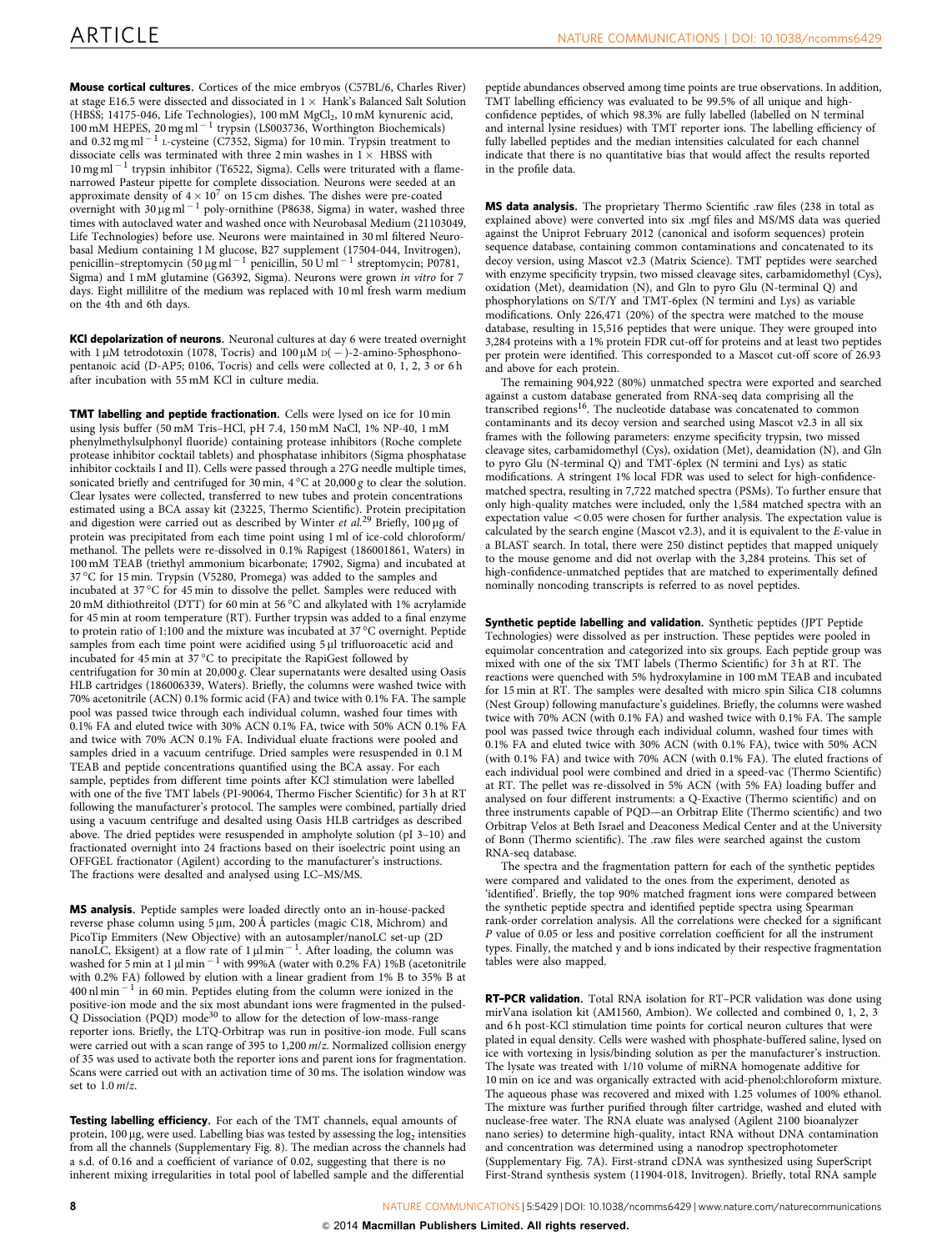<span id="page-8-0"></span>was incubated with random hexamer primers to include all RNA for cDNA synthesis and dNTP mix at 65  $^{\circ}$ C for 5 min, then placed on ice for 1 min. The sample was mixed with  $2 \times$  reaction mix of reverse transcription buffer, MgCl<sub>2</sub>, DTT and RNAaseOUT and incubated at RT for 10 min, then incubated at 42  $^{\circ}$ C for 50 min. The reaction was terminated by heating at 70 °C for 15 min, then on ice. To ensure the sensitivity of PCR, the cDNA–RNA hybrid molecule was treated with RNase H at 37  $^{\circ}$ C for 20 min. The cDNA was then used to amplify specific novel regions of selected length containing peptide match regions identified using the mass spectra and deep-sequencing data. Primers were synthesized with IDT custom oligo, designed using OligoPerfect designer (Invitrogen) and Tm was optimized using Finnzyme calculator (Thermo Scientific). Supplementary Table 3 lists the regions of interest and primer sequences. PCR was performed using Phusion HF buffer, dNTPs mix and Phusion hot start DNA polymerase with initial denaturation at 98 °C for 30<sub>s</sub>, denaturation at 98 °C for 10<sub>s</sub>, annealing at Tm of the lower tm primer (for 20 nucleotides or less) and 3  $^{\circ}$ C higher than the Tm of lower tm primer (for more than 20 nucleotides) for 30 s, extension at 72 °C for 30 s per kb template length and 30 cycles. Final extension was done at 72 °C for 10 min, followed by 4 °C. The PCR products were run on 1% agarose with ethidium bromide in  $1 \times$  buffer solution containing a mixture of Tris base, acetic acid and EDTA (TAE) buffer ([Fig. 2c](#page-4-0); Supplementary Fig. 6B). Products were gel purified using QIAQuick PCR purification columns (28104, Qiagen) and sequenced conventionally. The results were mapped to the template region using the ClustalW2 (EMBL-EBI) tool and translated into six frames using ExPASy tool to validate for peptides match.

FARP1 IP and WB analysis. Whole-brain tissue was lysed in buffer (50 mM Tris–HCl, pH 8, 150 mM NaCl, 1% NP-40, 0.5% sodium deoxycholate, 0.1% SDS, 0.004% sodium azide, protease inhibitor tablet) using bead beater homogenizer (Precellys) for 6,800 r.p.m.,  $3 \times 15$  s with 60 s rest cycle. The lysate was centrifuged at 14,000 r.p.m., 10 min at 4 °C. FARP1 antibodies K-20 (sc-74927, 2 µg per 500 µg of lysate for IP, 1:500 for WB, Santa Cruz Biotechnology) and FARP1 H-300  $(\text{sc-98722}, 2 \,\mu\text{g} \text{ per } 500 \,\mu\text{g} \text{ of lysate for IP}, 1:500 \text{ for WB}, \text{Santa Cruz}$ Biotechnology) were tested separately for IP and incubated with lysate for 2 h. The immuno-complexes were pulled down using protein A/G agarose beads (Santa Cruz Biotechnology) in an overnight incubation with rotation. The beads were pre-blocked with bovine serum albumin to reduce nonspecific immunoglobulin binding. The immune precipitates were sedimented at 1,000 g, 5 min at 4 °C. The beads were washed four times with RIPA buffer containing 150 mM salt. The beads were resuspended in Laemmli buffer containing  $\beta$ -mercaptoethanol and boiled for 3–4 min. The lysate and IP eluate samples were run on 4–12% SDS–PAGE gel (NP0335BOX, Invitrogen) and were subjected to WB analysis using the FARP1 primary antibody K-20 (sc-74927) as a probe in dilutions described above. A secondary goat antirabbit IgG-HRP antibody (sc-2054, 1:5,000 dilution) was then used for the WB (Santa Cruz Biotechnology). WB was developed by Super Signal West Pico chemiluminescence kit (34080, Pierce). The Coomassie-stained gel bands were analysed by MS/MS. The peptides were extracted, reduced with DTT, alkylated with iodoacetamide and digested with trypsin before running on a QE instrument with a 60-min gradient to acquire a base peak chromatogram intensity of  $e^9 - e^{10}$ . The raw files were converted into .mgf files and searched using mouse proteome database (Uniprot February 2012 (canonical and isoform sequences) protein sequence database) containing common contaminations and concatenated to its decoy version, using Mascot v2.3 (Matrix Science) appended with mouse FARP1 Uniprot identifiers and intron region (983 bases) in coding frame using ProteinPilot search engine software v4.5.1. The data was analysed to identify peptides from FARP1.

Bioinformatics analysis. Each of the 250 peptides reported in Supplementary Table 1 were inspected manually using the UCSC Genome browser. In addition to using the chromatin IP sequencing (ChIP-Seq) and RNA-Seq data from mouse neurons, the RNA-Seq data from the mouse ENCODE was also used<sup>20</sup>. The initial assignment into different categories was carried out by an algorithm, and the assignment was based on the location of the transcribed region and peptide relative to known genomic features. In some cases, the category was changed following the manual inspection.

Clustering of novel peptides and known proteins. The intensities for each peptide were normalized by dividing the values at 1, 2, 3 and 6 h by the value at 0 h. Next we carried out unsupervised hierarchical clustering of the log<sub>2</sub> values for the temporal profiles using Matlab's 'clustergram' function. The clustering was based on the Euclidean distance between the intensity profiles and the same settings were used for the known (Supplementary Fig. 9) and the novel peptides [\(Fig. 4a](#page-6-0)).

Co-clustering of novel peptides and known proteins. To identify patterns of co-regulation between the known proteins and novel peptides, the known protein abundance changes along with the novel peptide abundance changes were clustered together in an unbiased way using GProX (version 1.1.12) software. Results of the clustering analysis indicate that eight clusters identify discerning patterns of co-regulation of known proteins and novel peptides [\(Fig. 4b\)](#page-6-0). The number of novel peptides in each of the clusters is listed in [Fig. 4b](#page-6-0). All ratios in each experiment

were standardized before clustering (the mean was deducted from the values and divided by their s.d.). The membership scale reflects how well the regulation of a protein matches the consensus profile.

Ribosomal footprinting analysis. Ribosomal footprinting data for elongating ribosomes for mouse embryonic stem cells was downloaded from gwips.ucc.ie. To identify peptides with significant levels of ribosomal footprinting reads, the peptide positions were first converted to mm10 coordinates, and then all peptides with five or more reads within 200 bp were extracted. On the basis of manual inspection in the genome browser at gwips.ucc.ie, 34 loci were determined to have evidence of ribosomal interactions.

Phylogenetic comparison. The MultiZ alignment for 28 species relative to mm9 was downloaded from the UCSC website. Around 142 peptides were found in alignment blocks by MultiZ, and the orthologous sequences for all other species that aligned to the same block were extracted. For each aligned peptide, the codons with one substitution were classified as either synonymous (S) or non-synonymous (N), and the total number of synonymous (dS) and non-synonymous (dN) events were recorded. For each peptide, the ratio dN/dS were calculated (Supplementary Fig. 10) and a value  $\langle 1 \rangle$  is characteristic of purifying selection.

As a control, for each peptide, a sequence of the same length starting 1,000 bp downstream was extracted. Since only a few annotated exons in the mouse genome are longer than 1 kb, it is highly unlikely that the control sequences will be part of the same exon as the novel peptide. Thus, there is only a one-third chance that the control sequence will be in frame. To compensate for the fact that the frame of the controls is not known, the sequences starting 1,001 and 1,002 bp downstream were also extracted, and for each codon, the frame with the lowest dN/dS ratio was selected. This strict control did not have as many codons with  $dN/dS < 1$  as the data (Supplementary Fig. 10), suggesting that the differences between the data and the control are real. To determine the threshold for when dN/dS is significant, the largest value where the number of peptides in the data is no longer at least 10 times larger than the control was chosen (the threshold chosen was 0.8).

#### References

- 1. Djebali, S. et al. Landscape of transcription in human cells. Nature 489, 101–108 (2012).
- Jacquier, A. The complex eukaryotic transcriptome: unexpected pervasive transcription and novel small RNAs. Nat. Rev. Genet. 10, 833–844 (2009).
- Kapranov, P. et al. Large-scale transcriptional activity in chromosomes 21 and 22. Science 296, 916–919 (2002).
- 4. Liu, Q. & Paroo, Z. Biochemical principles of small RNA pathways. Annu. Rev. Biochem. 79, 295–319 (2010).
- 5. Kim, T. K. et al. Widespread transcription at neuronal activity-regulated enhancers. Nature 465, 182–187 (2010).
- 6. Wright, M. W. & Bruford, E. A. Naming 'junk': human non-protein coding RNA (ncRNA) gene nomenclature. Hum. Genomics 5, 90–98 (2011).
- Seila, A. C. et al. Divergent transcription from active promoters. Science 322, 1849–1851 (2008).
- 8. Werner, A., Carlile, M. & Swan, D. What do natural antisense transcripts regulate? RNA Biol. 6, 43–48 (2009).
- Wu, X. & Sharp, P. A. Divergent transcription: a driving force for new gene origination? Cell 155, 990–996 (2013).
- 10. Ponting, C. P., Oliver, P. L. & Reik, W. Evolution and functions of long noncoding RNAs. Cell 136, 629–641 (2009).
- 11. Brent, M. R. Genome annotation past, present, and future: how to define an ORF at each locus. Genome Res. 15, 1777–1786 (2005).
- 12. Dinger, M. E., Pang, K. C., Mercer, T. R. & Mattick, J. S. Differentiating proteincoding and noncoding RNA: challenges and ambiguities. PLoS Comput. Biol. 4, e1000176 (2008).
- 13. Koenig, T. et al. Robust prediction of the MASCOT score for an improved quality assessment in mass spectrometric proteomics. J. Proteome Res. 7, 3708–3717 (2008).
- 14. Ingolia, N. T., Lareau, L. F. & Weissman, J. S. Ribosome profiling of mouse embryonic stem cells reveals the complexity and dynamics of mammalian proteomes. Cell 147, 789-802 (2011).
- 15. Slavoff, S. A. et al. Peptidomic discovery of short open reading frame-encoded peptides in human cells. Nat. Chem. Biol. 9, 59–64 (2013).
- 16. Hemberg, M. et al. Integrated genome analysis suggests that most conserved non-coding sequences are regulatory factor binding sites. Nucleic Acids Res. 40, 7858–7869 (2012).
- 17. Menschaert, G. et al. Deep proteome coverage based on ribosome profiling aids mass spectrometry-based protein and peptide discovery and provides evidence of alternative translation products and near-cognate translation initiation events. Mol. Cell. Proteomics 12, 1780–1790 (2013).
- 18. Serang, O., Paulo, J., Steen, H. & Steen, J. A. A non-parametric cutout index for robust evaluation of identified proteins. Mol. Cell. Proteomics 12, 807–812 (2013).

NATURE COMMUNICATIONS | 5:5429 | DOI: 10.1038/ncomms6429 | [www.nature.com/naturecommunications](http://www.nature.com/naturecommunications) 9